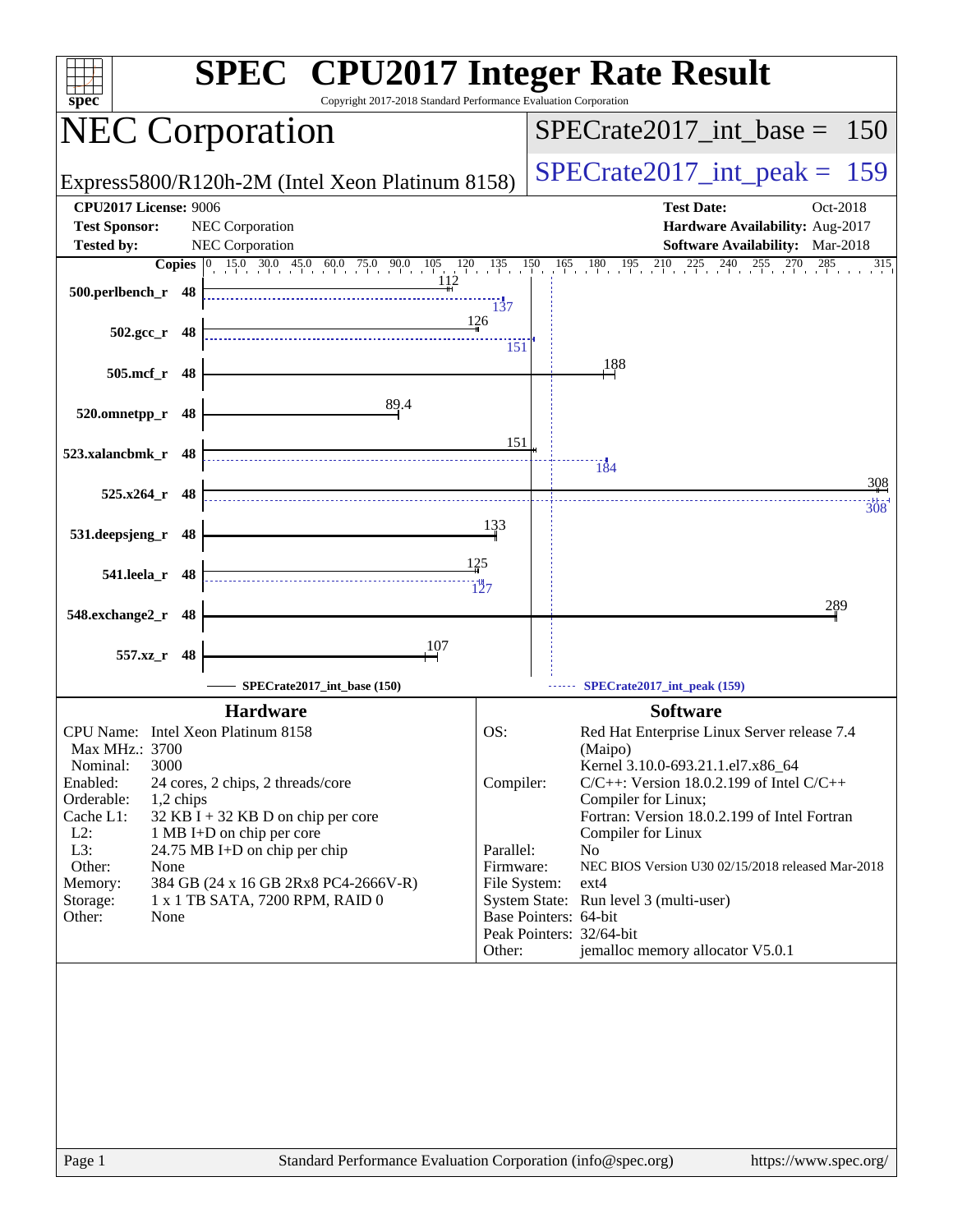

Copyright 2017-2018 Standard Performance Evaluation Corporation

# NEC Corporation

Express5800/R120h-2M (Intel Xeon Platinum 8158)  $\vert$  [SPECrate2017\\_int\\_peak =](http://www.spec.org/auto/cpu2017/Docs/result-fields.html#SPECrate2017intpeak) 159

[SPECrate2017\\_int\\_base =](http://www.spec.org/auto/cpu2017/Docs/result-fields.html#SPECrate2017intbase) 150

**[CPU2017 License:](http://www.spec.org/auto/cpu2017/Docs/result-fields.html#CPU2017License)** 9006 **[Test Date:](http://www.spec.org/auto/cpu2017/Docs/result-fields.html#TestDate)** Oct-2018

**[Test Sponsor:](http://www.spec.org/auto/cpu2017/Docs/result-fields.html#TestSponsor)** NEC Corporation **[Hardware Availability:](http://www.spec.org/auto/cpu2017/Docs/result-fields.html#HardwareAvailability)** Aug-2017 **[Tested by:](http://www.spec.org/auto/cpu2017/Docs/result-fields.html#Testedby)** NEC Corporation **[Software Availability:](http://www.spec.org/auto/cpu2017/Docs/result-fields.html#SoftwareAvailability)** Mar-2018

#### **[Results Table](http://www.spec.org/auto/cpu2017/Docs/result-fields.html#ResultsTable)**

|                                  | <b>Base</b>   |                |       |                | <b>Peak</b>  |                |       |               |                |              |                |              |                |              |
|----------------------------------|---------------|----------------|-------|----------------|--------------|----------------|-------|---------------|----------------|--------------|----------------|--------------|----------------|--------------|
| <b>Benchmark</b>                 | <b>Copies</b> | <b>Seconds</b> | Ratio | <b>Seconds</b> | <b>Ratio</b> | <b>Seconds</b> | Ratio | <b>Copies</b> | <b>Seconds</b> | <b>Ratio</b> | <b>Seconds</b> | <b>Ratio</b> | <b>Seconds</b> | <b>Ratio</b> |
| $500.$ perlbench_r               | 48            | 682            | 112   | 673            | 114          | 685            | 112   | 48            | 556            | 137          | 558            | 137          | 559            | 137          |
| $502.\text{sec}$                 | 48            | 541            | 126   | 540            | 126          | 545            | 125   | 48            | 449            | 151          | 450            | 151          | 450            | 151          |
| $505$ .mcf r                     | 48            | 412            | 188   | 413            | 188          | 425            | 183   | 48            | 412            | 188          | 413            | 188          | 425            | 183          |
| 520.omnetpp_r                    | 48            | 704            | 89.4  | 707            | 89.0         | 705            | 89.4  | 48            | 704            | 89.4         | 707            | 89.0         | 705            | 89.4         |
| 523.xalancbmk r                  | 48            | 336            | 151   | 334            | 152          | 336            | 151   | 48            | 276            | 184          | 275            | 184          | 275            | 184          |
| 525.x264 r                       | 48            | 273            | 308   | 269            | 312          | 273            | 308   | 48            | 273            | <b>308</b>   | 275            | 306          | 268            | 313          |
| 531.deepsjeng_r                  | 48            | 411            | 134   | 413            | 133          | 413            | 133   | 48            | 411            | 134          | 413            | 133          | 413            | 133          |
| 541.leela r                      | 48            | 640            | 124   | 634            | 125          | 633            | 126   | 48            | 621            | 128          | 624            | 127          | 630            | 126          |
| 548.exchange2 r                  | 48            | 436            | 289   | 435            | 289          | 435            | 289   | 48            | 436            | 289          | 435            | 289          | 435            | 289          |
| 557.xz r                         | 48            | 484            | 107   | 484            | 107          | 512            | 101   | 48            | 484            | 107          | 484            | <b>107</b>   | 512            | 101          |
| $SPECrate2017$ int base =<br>150 |               |                |       |                |              |                |       |               |                |              |                |              |                |              |

**[SPECrate2017\\_int\\_peak =](http://www.spec.org/auto/cpu2017/Docs/result-fields.html#SPECrate2017intpeak) 159**

Results appear in the [order in which they were run.](http://www.spec.org/auto/cpu2017/Docs/result-fields.html#RunOrder) Bold underlined text [indicates a median measurement.](http://www.spec.org/auto/cpu2017/Docs/result-fields.html#Median)

#### **[Submit Notes](http://www.spec.org/auto/cpu2017/Docs/result-fields.html#SubmitNotes)**

 The numactl mechanism was used to bind copies to processors. The config file option 'submit' was used to generate numactl commands to bind each copy to a specific processor. For details, please see the config file.

#### **[Operating System Notes](http://www.spec.org/auto/cpu2017/Docs/result-fields.html#OperatingSystemNotes)**

Stack size set to unlimited using "ulimit -s unlimited"

#### **[General Notes](http://www.spec.org/auto/cpu2017/Docs/result-fields.html#GeneralNotes)**

Environment variables set by runcpu before the start of the run: LD\_LIBRARY\_PATH = "/home/cpu2017/lib/ia32:/home/cpu2017/lib/intel64:/home/cpu2017/je5.0.1-32:/home/cpu2017/je5.0.1-64"

 Binaries compiled on a system with 1x Intel Core i7-6700K CPU + 32GB RAM memory using Redhat Enterprise Linux 7.5 Transparent Huge Pages enabled by default Prior to runcpu invocation Filesystem page cache synced and cleared with: sync; echo 3 > /proc/sys/vm/drop\_caches runcpu command invoked through numactl i.e.: numactl --interleave=all runcpu <etc>

 Yes: The test sponsor attests, as of date of publication, that CVE-2017-5754 (Meltdown) is mitigated in the system as tested and documented. Yes: The test sponsor attests, as of date of publication, that CVE-2017-5753 (Spectre variant 1) is mitigated in the system as tested and documented. Yes: The test sponsor attests, as of date of publication, that CVE-2017-5715 (Spectre variant 2)

**(Continued on next page)**

| Page | Standard Performance Evaluation Corporation (info@spec.org) | https://www.spec.org/ |
|------|-------------------------------------------------------------|-----------------------|
|------|-------------------------------------------------------------|-----------------------|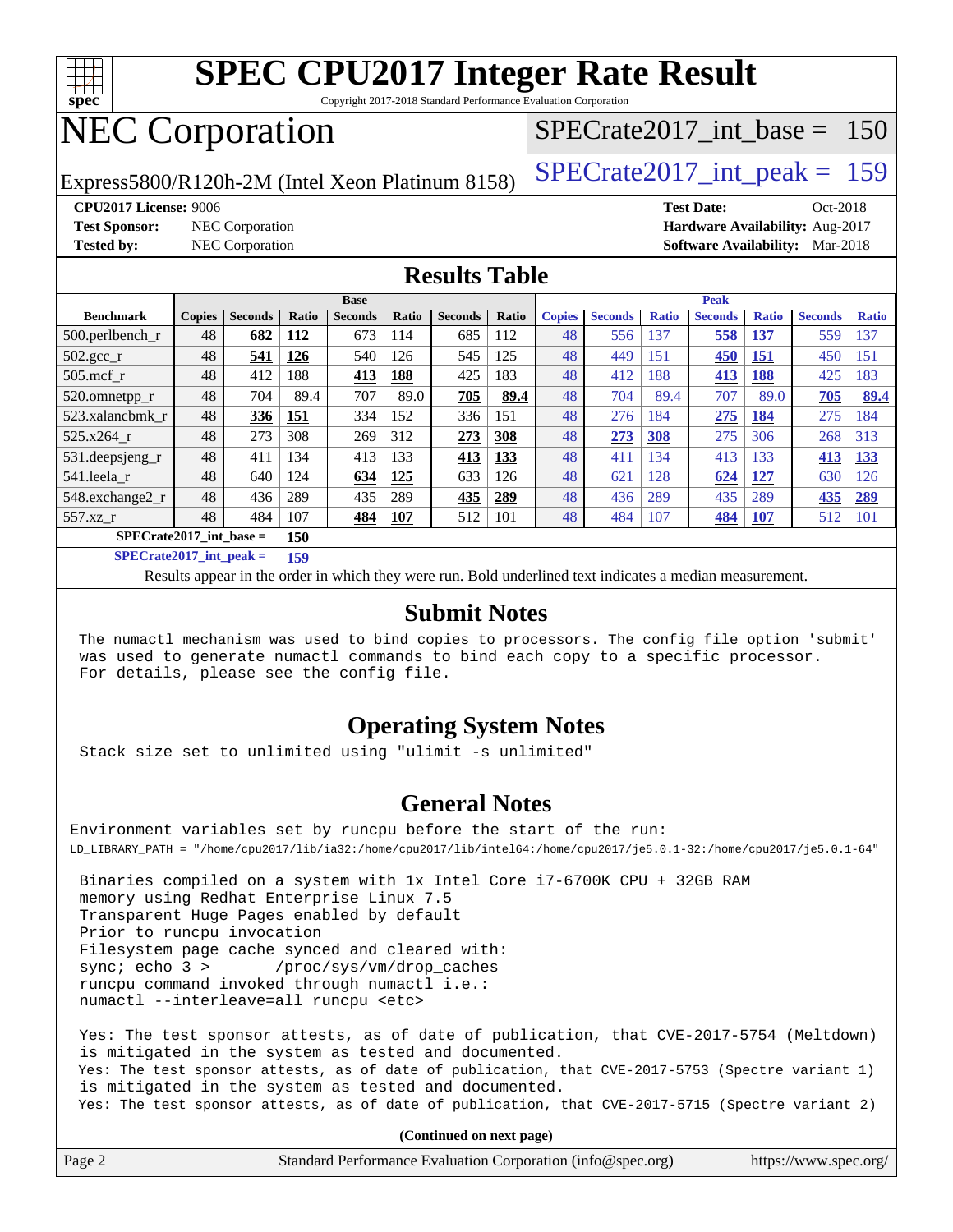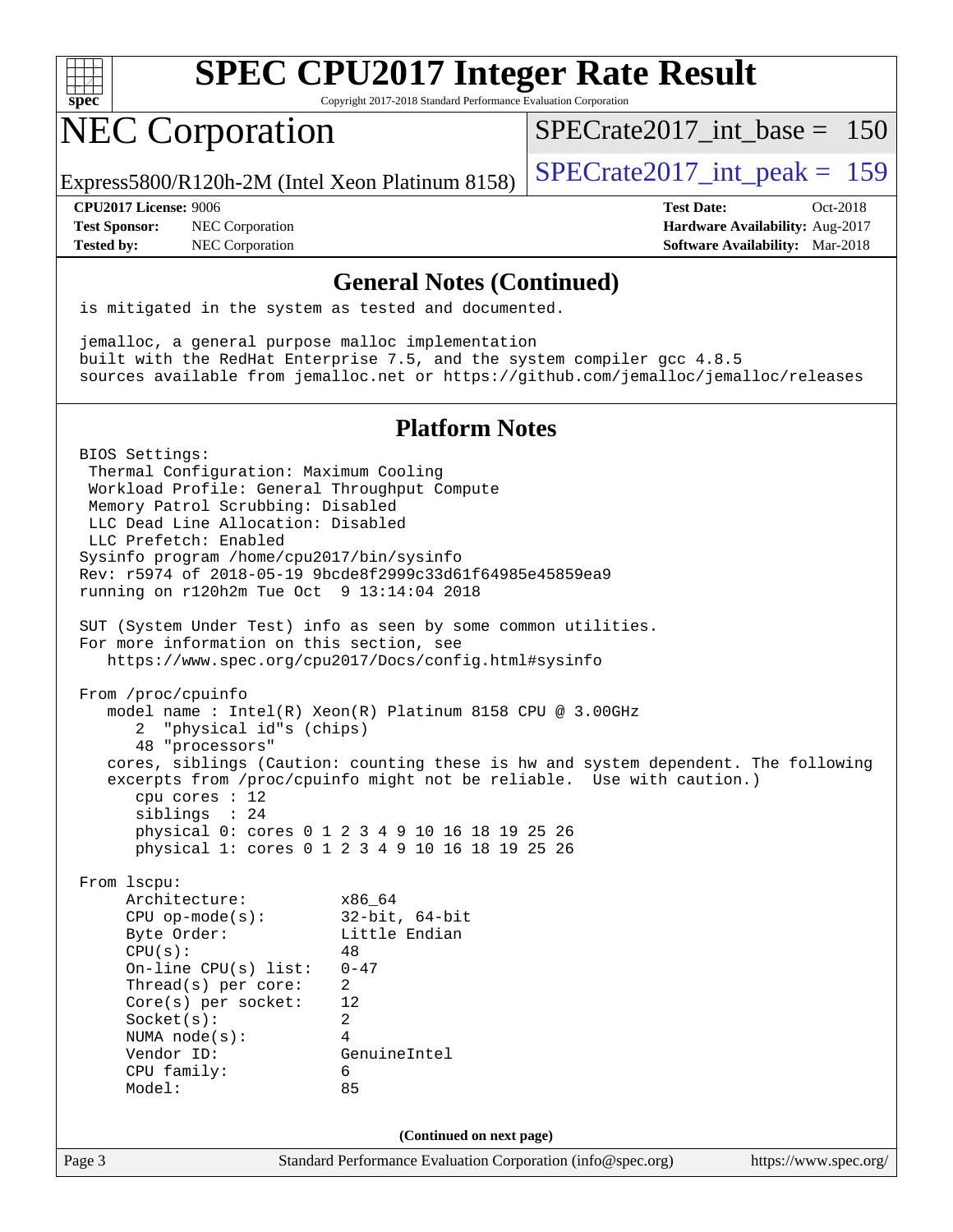

Copyright 2017-2018 Standard Performance Evaluation Corporation

NEC Corporation

[SPECrate2017\\_int\\_base =](http://www.spec.org/auto/cpu2017/Docs/result-fields.html#SPECrate2017intbase) 150

**[CPU2017 License:](http://www.spec.org/auto/cpu2017/Docs/result-fields.html#CPU2017License)** 9006 **[Test Date:](http://www.spec.org/auto/cpu2017/Docs/result-fields.html#TestDate)** Oct-2018

**[Test Sponsor:](http://www.spec.org/auto/cpu2017/Docs/result-fields.html#TestSponsor)** NEC Corporation **[Hardware Availability:](http://www.spec.org/auto/cpu2017/Docs/result-fields.html#HardwareAvailability)** Aug-2017

Express5800/R120h-2M (Intel Xeon Platinum 8158) [SPECrate2017\\_int\\_peak =](http://www.spec.org/auto/cpu2017/Docs/result-fields.html#SPECrate2017intpeak) 159

**[Tested by:](http://www.spec.org/auto/cpu2017/Docs/result-fields.html#Testedby)** NEC Corporation **[Software Availability:](http://www.spec.org/auto/cpu2017/Docs/result-fields.html#SoftwareAvailability)** Mar-2018

#### **[Platform Notes \(Continued\)](http://www.spec.org/auto/cpu2017/Docs/result-fields.html#PlatformNotes)**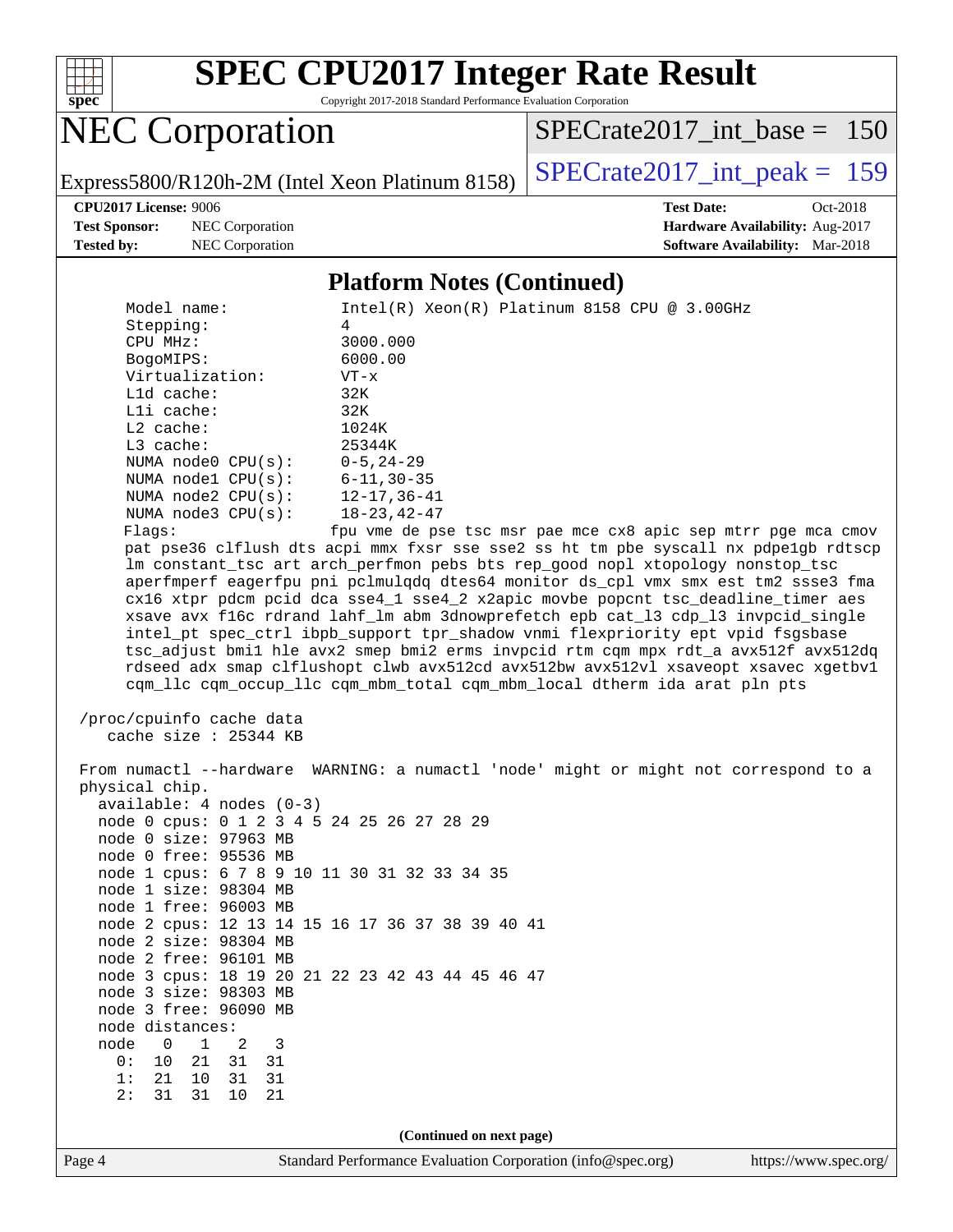| spec                                                                                | <b>SPEC CPU2017 Integer Rate Result</b><br>Copyright 2017-2018 Standard Performance Evaluation Corporation                                                                                                                                                                                                                                                                                                                        |                                 |                                                                                                |          |
|-------------------------------------------------------------------------------------|-----------------------------------------------------------------------------------------------------------------------------------------------------------------------------------------------------------------------------------------------------------------------------------------------------------------------------------------------------------------------------------------------------------------------------------|---------------------------------|------------------------------------------------------------------------------------------------|----------|
|                                                                                     | <b>NEC Corporation</b>                                                                                                                                                                                                                                                                                                                                                                                                            | $SPECrate2017\_int\_base = 150$ |                                                                                                |          |
|                                                                                     | Express5800/R120h-2M (Intel Xeon Platinum 8158)                                                                                                                                                                                                                                                                                                                                                                                   | $SPECrate2017\_int\_peak = 159$ |                                                                                                |          |
| CPU2017 License: 9006<br><b>Test Sponsor:</b><br><b>Tested by:</b>                  | NEC Corporation<br>NEC Corporation                                                                                                                                                                                                                                                                                                                                                                                                |                                 | <b>Test Date:</b><br>Hardware Availability: Aug-2017<br><b>Software Availability:</b> Mar-2018 | Oct-2018 |
|                                                                                     | <b>Platform Notes (Continued)</b>                                                                                                                                                                                                                                                                                                                                                                                                 |                                 |                                                                                                |          |
| 3:                                                                                  | 31 31 21 10                                                                                                                                                                                                                                                                                                                                                                                                                       |                                 |                                                                                                |          |
| From /proc/meminfo<br>MemTotal:<br>HugePages_Total:<br>Hugepagesize:<br>os-release: | 395926120 kB<br>0<br>2048 kB<br>From /etc/*release* /etc/*version*                                                                                                                                                                                                                                                                                                                                                                |                                 |                                                                                                |          |
| $ID="rhe1"$                                                                         | NAME="Red Hat Enterprise Linux Server"<br>VERSION="7.4 (Maipo)"<br>ID LIKE="fedora"<br>VARIANT="Server"<br>VARIANT_ID="server"<br>VERSION_ID="7.4"<br>PRETTY_NAME="Red Hat Enterprise Linux Server 7.4 (Maipo)"<br>redhat-release: Red Hat Enterprise Linux Server release 7.4 (Maipo)<br>system-release: Red Hat Enterprise Linux Server release 7.4 (Maipo)<br>system-release-cpe: cpe:/o:redhat:enterprise_linux:7.4:ga:server |                                 |                                                                                                |          |
| uname $-a$ :                                                                        | Linux r120h2m 3.10.0-693.21.1.el7.x86_64 #1 SMP Fri Feb 23 18:54:16 UTC 2018 x86_64<br>x86_64 x86_64 GNU/Linux                                                                                                                                                                                                                                                                                                                    |                                 |                                                                                                |          |
|                                                                                     | Kernel self-reported vulnerability status:                                                                                                                                                                                                                                                                                                                                                                                        |                                 |                                                                                                |          |
|                                                                                     | CVE-2017-5754 (Meltdown): Mitigation: PTI<br>CVE-2017-5753 (Spectre variant 1): Mitigation: Load fences<br>CVE-2017-5715 (Spectre variant 2): Mitigation: IBRS (kernel)                                                                                                                                                                                                                                                           |                                 |                                                                                                |          |
|                                                                                     | run-level 3 Oct 9 13:08                                                                                                                                                                                                                                                                                                                                                                                                           |                                 |                                                                                                |          |
|                                                                                     | SPEC is set to: /home/cpu2017<br>Filesystem Type Size Used Avail Use% Mounted on<br>/dev/sda3 ext4 909G 488G 375G 57% /                                                                                                                                                                                                                                                                                                           |                                 |                                                                                                |          |
| Memory:                                                                             | Additional information from dmidecode follows. WARNING: Use caution when you interpret<br>this section. The 'dmidecode' program reads system data which is "intended to allow<br>hardware to be accurately determined", but the intent may not be met, as there are<br>frequent changes to hardware, firmware, and the "DMTF SMBIOS" standard.<br>BIOS NEC U30 02/15/2018<br>24x UNKNOWN NOT AVAILABLE 16 GB 2 rank 2666          |                                 |                                                                                                |          |
|                                                                                     | (End of data from sysinfo program)                                                                                                                                                                                                                                                                                                                                                                                                |                                 |                                                                                                |          |
|                                                                                     |                                                                                                                                                                                                                                                                                                                                                                                                                                   |                                 |                                                                                                |          |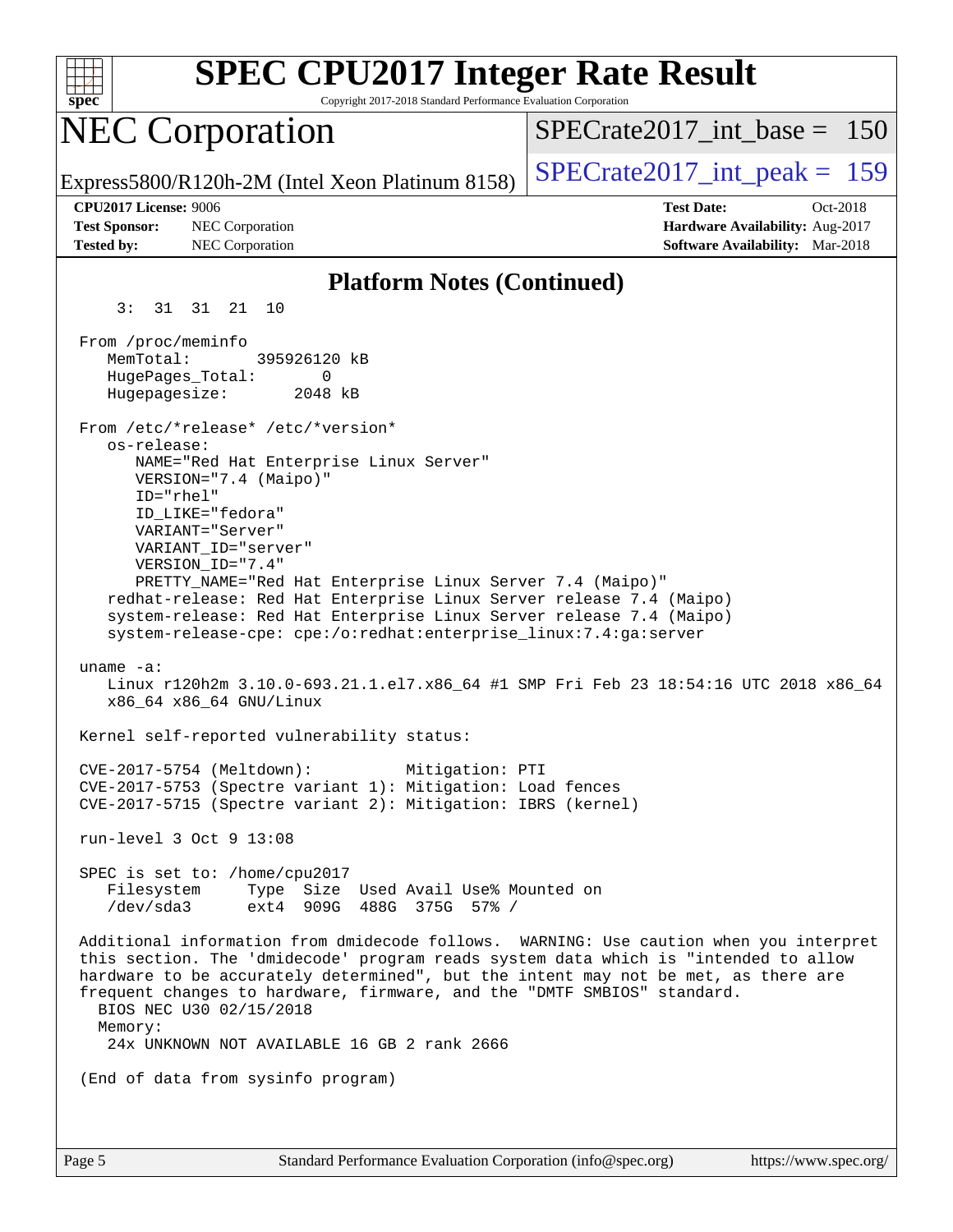

Copyright 2017-2018 Standard Performance Evaluation Corporation

# NEC Corporation

[SPECrate2017\\_int\\_base =](http://www.spec.org/auto/cpu2017/Docs/result-fields.html#SPECrate2017intbase) 150

Express5800/R120h-2M (Intel Xeon Platinum 8158) SPECrate  $2017$  int peak = 159

**[CPU2017 License:](http://www.spec.org/auto/cpu2017/Docs/result-fields.html#CPU2017License)** 9006 **[Test Date:](http://www.spec.org/auto/cpu2017/Docs/result-fields.html#TestDate)** Oct-2018

**[Test Sponsor:](http://www.spec.org/auto/cpu2017/Docs/result-fields.html#TestSponsor)** NEC Corporation **[Hardware Availability:](http://www.spec.org/auto/cpu2017/Docs/result-fields.html#HardwareAvailability)** Aug-2017 **[Tested by:](http://www.spec.org/auto/cpu2017/Docs/result-fields.html#Testedby)** NEC Corporation **[Software Availability:](http://www.spec.org/auto/cpu2017/Docs/result-fields.html#SoftwareAvailability)** Mar-2018

### **[Compiler Version Notes](http://www.spec.org/auto/cpu2017/Docs/result-fields.html#CompilerVersionNotes)**

| --------<br>500.perlbench_r(base) 502.gcc_r(base) 505.mcf_r(base) 525.x264_r(base)<br>CC.<br>$557.xx$ $r(base)$         |  |
|-------------------------------------------------------------------------------------------------------------------------|--|
| icc (ICC) 18.0.2 20180210<br>Copyright (C) 1985-2018 Intel Corporation. All rights reserved.                            |  |
| 500.perlbench_r(peak) 502.gcc_r(peak) 505.mcf_r(peak) 525.x264_r(peak)<br>CC.<br>$557. xz_r (peak)$                     |  |
| icc (ICC) 18.0.2 20180210<br>Copyright (C) 1985-2018 Intel Corporation. All rights reserved.                            |  |
| CXXC 520.omnetpp_r(base) 523.xalancbmk_r(base) 531.deepsjeng_r(base)<br>541.leela_r(base)                               |  |
| icpc (ICC) 18.0.2 20180210<br>Copyright (C) 1985-2018 Intel Corporation. All rights reserved.                           |  |
| CXXC 520.omnetpp $r(\text{peak})$ 523.xalancbmk $r(\text{peak})$ 531.deepsjeng $r(\text{peak})$<br>$541.$ leela r(peak) |  |
| icpc (ICC) 18.0.2 20180210<br>Copyright (C) 1985-2018 Intel Corporation. All rights reserved.                           |  |
| $548$ . exchange $2r$ (base)<br>FC                                                                                      |  |
| ifort (IFORT) 18.0.2 20180210<br>Copyright (C) 1985-2018 Intel Corporation. All rights reserved.                        |  |
| $548$ . exchange2 $r$ (peak)<br>FC                                                                                      |  |
| ifort (IFORT) 18.0.2 20180210<br>Copyright (C) 1985-2018 Intel Corporation. All rights reserved.                        |  |
|                                                                                                                         |  |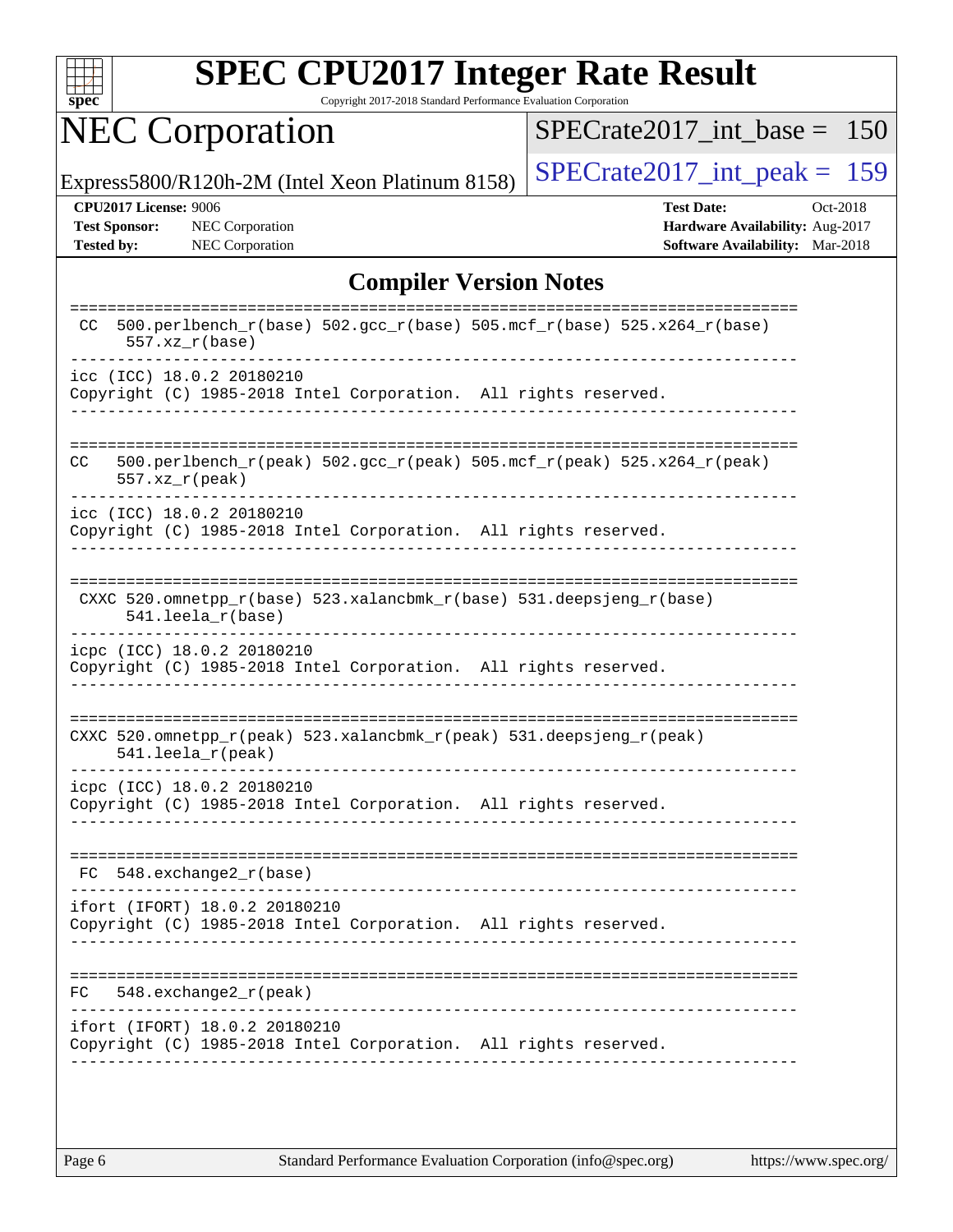

Copyright 2017-2018 Standard Performance Evaluation Corporation

## NEC Corporation

[SPECrate2017\\_int\\_base =](http://www.spec.org/auto/cpu2017/Docs/result-fields.html#SPECrate2017intbase) 150

Express5800/R120h-2M (Intel Xeon Platinum 8158)  $\vert$  [SPECrate2017\\_int\\_peak =](http://www.spec.org/auto/cpu2017/Docs/result-fields.html#SPECrate2017intpeak) 159

**[Test Sponsor:](http://www.spec.org/auto/cpu2017/Docs/result-fields.html#TestSponsor)** NEC Corporation **[Hardware Availability:](http://www.spec.org/auto/cpu2017/Docs/result-fields.html#HardwareAvailability)** Aug-2017

**[CPU2017 License:](http://www.spec.org/auto/cpu2017/Docs/result-fields.html#CPU2017License)** 9006 **[Test Date:](http://www.spec.org/auto/cpu2017/Docs/result-fields.html#TestDate)** Oct-2018 **[Tested by:](http://www.spec.org/auto/cpu2017/Docs/result-fields.html#Testedby)** NEC Corporation **[Software Availability:](http://www.spec.org/auto/cpu2017/Docs/result-fields.html#SoftwareAvailability)** Mar-2018

## **[Base Compiler Invocation](http://www.spec.org/auto/cpu2017/Docs/result-fields.html#BaseCompilerInvocation)**

[C benchmarks](http://www.spec.org/auto/cpu2017/Docs/result-fields.html#Cbenchmarks): [icc -m64 -std=c11](http://www.spec.org/cpu2017/results/res2018q4/cpu2017-20181015-09190.flags.html#user_CCbase_intel_icc_64bit_c11_33ee0cdaae7deeeab2a9725423ba97205ce30f63b9926c2519791662299b76a0318f32ddfffdc46587804de3178b4f9328c46fa7c2b0cd779d7a61945c91cd35)

[C++ benchmarks:](http://www.spec.org/auto/cpu2017/Docs/result-fields.html#CXXbenchmarks) [icpc -m64](http://www.spec.org/cpu2017/results/res2018q4/cpu2017-20181015-09190.flags.html#user_CXXbase_intel_icpc_64bit_4ecb2543ae3f1412ef961e0650ca070fec7b7afdcd6ed48761b84423119d1bf6bdf5cad15b44d48e7256388bc77273b966e5eb805aefd121eb22e9299b2ec9d9)

[Fortran benchmarks](http://www.spec.org/auto/cpu2017/Docs/result-fields.html#Fortranbenchmarks): [ifort -m64](http://www.spec.org/cpu2017/results/res2018q4/cpu2017-20181015-09190.flags.html#user_FCbase_intel_ifort_64bit_24f2bb282fbaeffd6157abe4f878425411749daecae9a33200eee2bee2fe76f3b89351d69a8130dd5949958ce389cf37ff59a95e7a40d588e8d3a57e0c3fd751)

### **[Base Portability Flags](http://www.spec.org/auto/cpu2017/Docs/result-fields.html#BasePortabilityFlags)**

 500.perlbench\_r: [-DSPEC\\_LP64](http://www.spec.org/cpu2017/results/res2018q4/cpu2017-20181015-09190.flags.html#b500.perlbench_r_basePORTABILITY_DSPEC_LP64) [-DSPEC\\_LINUX\\_X64](http://www.spec.org/cpu2017/results/res2018q4/cpu2017-20181015-09190.flags.html#b500.perlbench_r_baseCPORTABILITY_DSPEC_LINUX_X64) 502.gcc\_r: [-DSPEC\\_LP64](http://www.spec.org/cpu2017/results/res2018q4/cpu2017-20181015-09190.flags.html#suite_basePORTABILITY502_gcc_r_DSPEC_LP64) 505.mcf\_r: [-DSPEC\\_LP64](http://www.spec.org/cpu2017/results/res2018q4/cpu2017-20181015-09190.flags.html#suite_basePORTABILITY505_mcf_r_DSPEC_LP64) 520.omnetpp\_r: [-DSPEC\\_LP64](http://www.spec.org/cpu2017/results/res2018q4/cpu2017-20181015-09190.flags.html#suite_basePORTABILITY520_omnetpp_r_DSPEC_LP64) 523.xalancbmk\_r: [-DSPEC\\_LP64](http://www.spec.org/cpu2017/results/res2018q4/cpu2017-20181015-09190.flags.html#suite_basePORTABILITY523_xalancbmk_r_DSPEC_LP64) [-DSPEC\\_LINUX](http://www.spec.org/cpu2017/results/res2018q4/cpu2017-20181015-09190.flags.html#b523.xalancbmk_r_baseCXXPORTABILITY_DSPEC_LINUX) 525.x264\_r: [-DSPEC\\_LP64](http://www.spec.org/cpu2017/results/res2018q4/cpu2017-20181015-09190.flags.html#suite_basePORTABILITY525_x264_r_DSPEC_LP64) 531.deepsjeng\_r: [-DSPEC\\_LP64](http://www.spec.org/cpu2017/results/res2018q4/cpu2017-20181015-09190.flags.html#suite_basePORTABILITY531_deepsjeng_r_DSPEC_LP64) 541.leela\_r: [-DSPEC\\_LP64](http://www.spec.org/cpu2017/results/res2018q4/cpu2017-20181015-09190.flags.html#suite_basePORTABILITY541_leela_r_DSPEC_LP64) 548.exchange2\_r: [-DSPEC\\_LP64](http://www.spec.org/cpu2017/results/res2018q4/cpu2017-20181015-09190.flags.html#suite_basePORTABILITY548_exchange2_r_DSPEC_LP64) 557.xz\_r: [-DSPEC\\_LP64](http://www.spec.org/cpu2017/results/res2018q4/cpu2017-20181015-09190.flags.html#suite_basePORTABILITY557_xz_r_DSPEC_LP64)

## **[Base Optimization Flags](http://www.spec.org/auto/cpu2017/Docs/result-fields.html#BaseOptimizationFlags)**

[C benchmarks](http://www.spec.org/auto/cpu2017/Docs/result-fields.html#Cbenchmarks):

[-Wl,-z,muldefs](http://www.spec.org/cpu2017/results/res2018q4/cpu2017-20181015-09190.flags.html#user_CCbase_link_force_multiple1_b4cbdb97b34bdee9ceefcfe54f4c8ea74255f0b02a4b23e853cdb0e18eb4525ac79b5a88067c842dd0ee6996c24547a27a4b99331201badda8798ef8a743f577) [-xCORE-AVX512](http://www.spec.org/cpu2017/results/res2018q4/cpu2017-20181015-09190.flags.html#user_CCbase_f-xCORE-AVX512) [-ipo](http://www.spec.org/cpu2017/results/res2018q4/cpu2017-20181015-09190.flags.html#user_CCbase_f-ipo) [-O3](http://www.spec.org/cpu2017/results/res2018q4/cpu2017-20181015-09190.flags.html#user_CCbase_f-O3) [-no-prec-div](http://www.spec.org/cpu2017/results/res2018q4/cpu2017-20181015-09190.flags.html#user_CCbase_f-no-prec-div) [-qopt-mem-layout-trans=3](http://www.spec.org/cpu2017/results/res2018q4/cpu2017-20181015-09190.flags.html#user_CCbase_f-qopt-mem-layout-trans_de80db37974c74b1f0e20d883f0b675c88c3b01e9d123adea9b28688d64333345fb62bc4a798493513fdb68f60282f9a726aa07f478b2f7113531aecce732043) [-L/usr/local/je5.0.1-64/lib](http://www.spec.org/cpu2017/results/res2018q4/cpu2017-20181015-09190.flags.html#user_CCbase_jemalloc_link_path64_4b10a636b7bce113509b17f3bd0d6226c5fb2346b9178c2d0232c14f04ab830f976640479e5c33dc2bcbbdad86ecfb6634cbbd4418746f06f368b512fced5394) [-ljemalloc](http://www.spec.org/cpu2017/results/res2018q4/cpu2017-20181015-09190.flags.html#user_CCbase_jemalloc_link_lib_d1249b907c500fa1c0672f44f562e3d0f79738ae9e3c4a9c376d49f265a04b9c99b167ecedbf6711b3085be911c67ff61f150a17b3472be731631ba4d0471706)

[C++ benchmarks:](http://www.spec.org/auto/cpu2017/Docs/result-fields.html#CXXbenchmarks)

[-Wl,-z,muldefs](http://www.spec.org/cpu2017/results/res2018q4/cpu2017-20181015-09190.flags.html#user_CXXbase_link_force_multiple1_b4cbdb97b34bdee9ceefcfe54f4c8ea74255f0b02a4b23e853cdb0e18eb4525ac79b5a88067c842dd0ee6996c24547a27a4b99331201badda8798ef8a743f577) [-xCORE-AVX512](http://www.spec.org/cpu2017/results/res2018q4/cpu2017-20181015-09190.flags.html#user_CXXbase_f-xCORE-AVX512) [-ipo](http://www.spec.org/cpu2017/results/res2018q4/cpu2017-20181015-09190.flags.html#user_CXXbase_f-ipo) [-O3](http://www.spec.org/cpu2017/results/res2018q4/cpu2017-20181015-09190.flags.html#user_CXXbase_f-O3) [-no-prec-div](http://www.spec.org/cpu2017/results/res2018q4/cpu2017-20181015-09190.flags.html#user_CXXbase_f-no-prec-div) [-qopt-mem-layout-trans=3](http://www.spec.org/cpu2017/results/res2018q4/cpu2017-20181015-09190.flags.html#user_CXXbase_f-qopt-mem-layout-trans_de80db37974c74b1f0e20d883f0b675c88c3b01e9d123adea9b28688d64333345fb62bc4a798493513fdb68f60282f9a726aa07f478b2f7113531aecce732043) [-L/usr/local/je5.0.1-64/lib](http://www.spec.org/cpu2017/results/res2018q4/cpu2017-20181015-09190.flags.html#user_CXXbase_jemalloc_link_path64_4b10a636b7bce113509b17f3bd0d6226c5fb2346b9178c2d0232c14f04ab830f976640479e5c33dc2bcbbdad86ecfb6634cbbd4418746f06f368b512fced5394) [-ljemalloc](http://www.spec.org/cpu2017/results/res2018q4/cpu2017-20181015-09190.flags.html#user_CXXbase_jemalloc_link_lib_d1249b907c500fa1c0672f44f562e3d0f79738ae9e3c4a9c376d49f265a04b9c99b167ecedbf6711b3085be911c67ff61f150a17b3472be731631ba4d0471706)

[Fortran benchmarks](http://www.spec.org/auto/cpu2017/Docs/result-fields.html#Fortranbenchmarks):

[-Wl,-z,muldefs](http://www.spec.org/cpu2017/results/res2018q4/cpu2017-20181015-09190.flags.html#user_FCbase_link_force_multiple1_b4cbdb97b34bdee9ceefcfe54f4c8ea74255f0b02a4b23e853cdb0e18eb4525ac79b5a88067c842dd0ee6996c24547a27a4b99331201badda8798ef8a743f577) [-xCORE-AVX512](http://www.spec.org/cpu2017/results/res2018q4/cpu2017-20181015-09190.flags.html#user_FCbase_f-xCORE-AVX512) [-ipo](http://www.spec.org/cpu2017/results/res2018q4/cpu2017-20181015-09190.flags.html#user_FCbase_f-ipo) [-O3](http://www.spec.org/cpu2017/results/res2018q4/cpu2017-20181015-09190.flags.html#user_FCbase_f-O3) [-no-prec-div](http://www.spec.org/cpu2017/results/res2018q4/cpu2017-20181015-09190.flags.html#user_FCbase_f-no-prec-div) [-qopt-mem-layout-trans=3](http://www.spec.org/cpu2017/results/res2018q4/cpu2017-20181015-09190.flags.html#user_FCbase_f-qopt-mem-layout-trans_de80db37974c74b1f0e20d883f0b675c88c3b01e9d123adea9b28688d64333345fb62bc4a798493513fdb68f60282f9a726aa07f478b2f7113531aecce732043) [-nostandard-realloc-lhs](http://www.spec.org/cpu2017/results/res2018q4/cpu2017-20181015-09190.flags.html#user_FCbase_f_2003_std_realloc_82b4557e90729c0f113870c07e44d33d6f5a304b4f63d4c15d2d0f1fab99f5daaed73bdb9275d9ae411527f28b936061aa8b9c8f2d63842963b95c9dd6426b8a) [-L/usr/local/je5.0.1-64/lib](http://www.spec.org/cpu2017/results/res2018q4/cpu2017-20181015-09190.flags.html#user_FCbase_jemalloc_link_path64_4b10a636b7bce113509b17f3bd0d6226c5fb2346b9178c2d0232c14f04ab830f976640479e5c33dc2bcbbdad86ecfb6634cbbd4418746f06f368b512fced5394) [-ljemalloc](http://www.spec.org/cpu2017/results/res2018q4/cpu2017-20181015-09190.flags.html#user_FCbase_jemalloc_link_lib_d1249b907c500fa1c0672f44f562e3d0f79738ae9e3c4a9c376d49f265a04b9c99b167ecedbf6711b3085be911c67ff61f150a17b3472be731631ba4d0471706)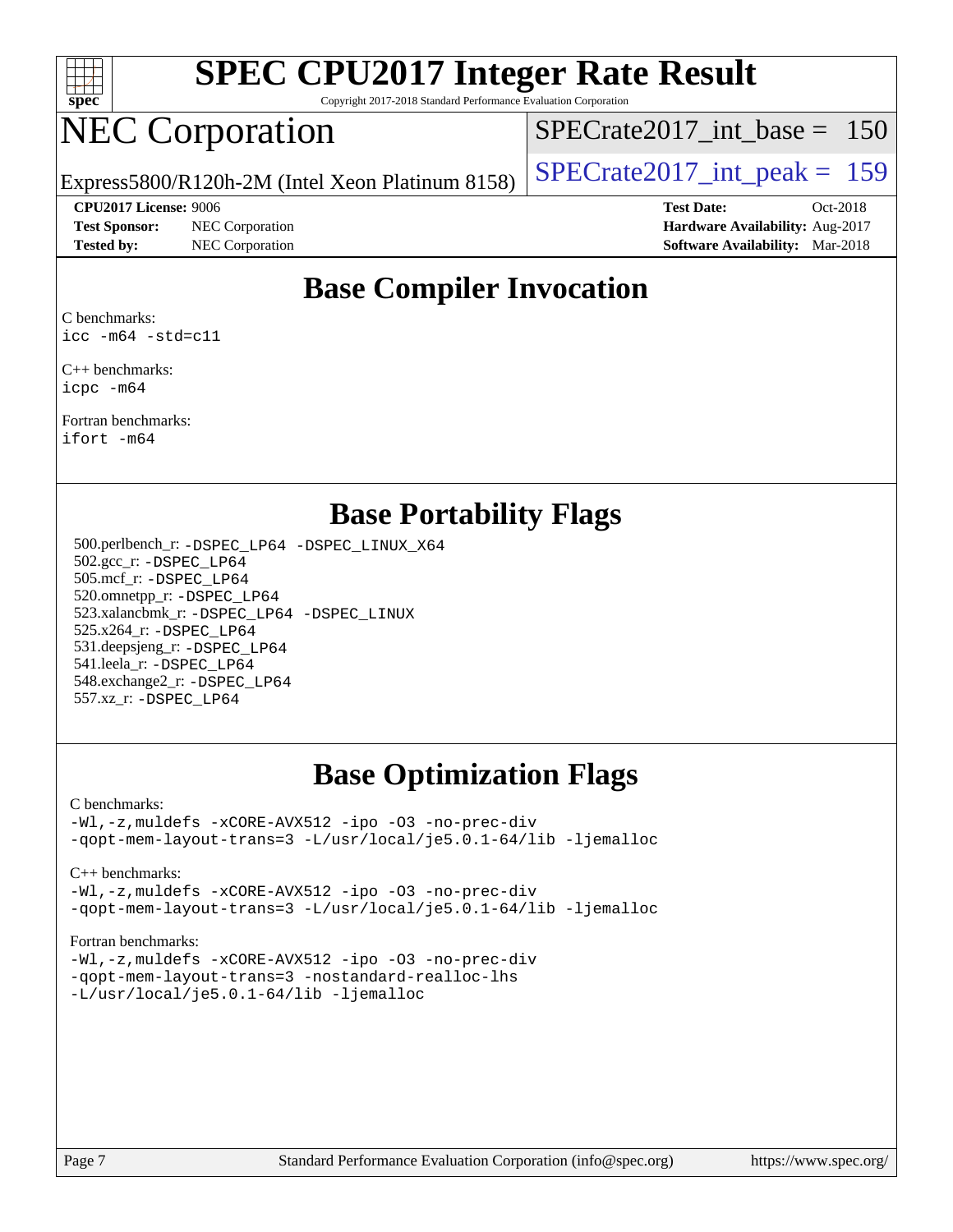

Copyright 2017-2018 Standard Performance Evaluation Corporation

## NEC Corporation

[SPECrate2017\\_int\\_base =](http://www.spec.org/auto/cpu2017/Docs/result-fields.html#SPECrate2017intbase) 150

Express5800/R120h-2M (Intel Xeon Platinum 8158)  $\vert$  [SPECrate2017\\_int\\_peak =](http://www.spec.org/auto/cpu2017/Docs/result-fields.html#SPECrate2017intpeak) 159

**[Test Sponsor:](http://www.spec.org/auto/cpu2017/Docs/result-fields.html#TestSponsor)** NEC Corporation **[Hardware Availability:](http://www.spec.org/auto/cpu2017/Docs/result-fields.html#HardwareAvailability)** Aug-2017 **[Tested by:](http://www.spec.org/auto/cpu2017/Docs/result-fields.html#Testedby)** NEC Corporation **[Software Availability:](http://www.spec.org/auto/cpu2017/Docs/result-fields.html#SoftwareAvailability)** Mar-2018

**[CPU2017 License:](http://www.spec.org/auto/cpu2017/Docs/result-fields.html#CPU2017License)** 9006 **[Test Date:](http://www.spec.org/auto/cpu2017/Docs/result-fields.html#TestDate)** Oct-2018

## **[Peak Compiler Invocation](http://www.spec.org/auto/cpu2017/Docs/result-fields.html#PeakCompilerInvocation)**

[C benchmarks \(except as noted below\)](http://www.spec.org/auto/cpu2017/Docs/result-fields.html#Cbenchmarksexceptasnotedbelow): [icc -m64 -std=c11](http://www.spec.org/cpu2017/results/res2018q4/cpu2017-20181015-09190.flags.html#user_CCpeak_intel_icc_64bit_c11_33ee0cdaae7deeeab2a9725423ba97205ce30f63b9926c2519791662299b76a0318f32ddfffdc46587804de3178b4f9328c46fa7c2b0cd779d7a61945c91cd35)

502.gcc\_r: [icc -m32 -std=c11 -L/home/prasadj/specdev/IC18u2\\_Internal/lin\\_18\\_0\\_20180210/compiler/lib/ia32\\_lin](http://www.spec.org/cpu2017/results/res2018q4/cpu2017-20181015-09190.flags.html#user_peakCCLD502_gcc_r_intel_icc_a481ac844e7127046fad14d498c730a1848fa901fbbb2c3dfdd5e9fbbac777c8009953946d55d8b6afe8ed0da70dd2b4f8dedbdf7ab1ee211ba70d24a5d89f85)

[C++ benchmarks \(except as noted below\):](http://www.spec.org/auto/cpu2017/Docs/result-fields.html#CXXbenchmarksexceptasnotedbelow) [icpc -m64](http://www.spec.org/cpu2017/results/res2018q4/cpu2017-20181015-09190.flags.html#user_CXXpeak_intel_icpc_64bit_4ecb2543ae3f1412ef961e0650ca070fec7b7afdcd6ed48761b84423119d1bf6bdf5cad15b44d48e7256388bc77273b966e5eb805aefd121eb22e9299b2ec9d9)

523.xalancbmk\_r: [icpc -m32 -L/home/prasadj/specdev/IC18u2\\_Internal/lin\\_18\\_0\\_20180210/compiler/lib/ia32\\_lin](http://www.spec.org/cpu2017/results/res2018q4/cpu2017-20181015-09190.flags.html#user_peakCXXLD523_xalancbmk_r_intel_icpc_c6d030cd79af6ea7d6fb64c57e8fe7ae8fe0b96fc5a3b3f4a10e3273b3d7fa9decd8263f6330cef23f751cb093a69fae84a2bf4c243500a8eed069248128076f)

[Fortran benchmarks:](http://www.spec.org/auto/cpu2017/Docs/result-fields.html#Fortranbenchmarks) [ifort -m64](http://www.spec.org/cpu2017/results/res2018q4/cpu2017-20181015-09190.flags.html#user_FCpeak_intel_ifort_64bit_24f2bb282fbaeffd6157abe4f878425411749daecae9a33200eee2bee2fe76f3b89351d69a8130dd5949958ce389cf37ff59a95e7a40d588e8d3a57e0c3fd751)

## **[Peak Portability Flags](http://www.spec.org/auto/cpu2017/Docs/result-fields.html#PeakPortabilityFlags)**

 500.perlbench\_r: [-DSPEC\\_LP64](http://www.spec.org/cpu2017/results/res2018q4/cpu2017-20181015-09190.flags.html#b500.perlbench_r_peakPORTABILITY_DSPEC_LP64) [-DSPEC\\_LINUX\\_X64](http://www.spec.org/cpu2017/results/res2018q4/cpu2017-20181015-09190.flags.html#b500.perlbench_r_peakCPORTABILITY_DSPEC_LINUX_X64) 502.gcc\_r: [-D\\_FILE\\_OFFSET\\_BITS=64](http://www.spec.org/cpu2017/results/res2018q4/cpu2017-20181015-09190.flags.html#user_peakPORTABILITY502_gcc_r_file_offset_bits_64_5ae949a99b284ddf4e95728d47cb0843d81b2eb0e18bdfe74bbf0f61d0b064f4bda2f10ea5eb90e1dcab0e84dbc592acfc5018bc955c18609f94ddb8d550002c) 505.mcf\_r: [-DSPEC\\_LP64](http://www.spec.org/cpu2017/results/res2018q4/cpu2017-20181015-09190.flags.html#suite_peakPORTABILITY505_mcf_r_DSPEC_LP64) 520.omnetpp\_r: [-DSPEC\\_LP64](http://www.spec.org/cpu2017/results/res2018q4/cpu2017-20181015-09190.flags.html#suite_peakPORTABILITY520_omnetpp_r_DSPEC_LP64) 523.xalancbmk\_r: [-D\\_FILE\\_OFFSET\\_BITS=64](http://www.spec.org/cpu2017/results/res2018q4/cpu2017-20181015-09190.flags.html#user_peakPORTABILITY523_xalancbmk_r_file_offset_bits_64_5ae949a99b284ddf4e95728d47cb0843d81b2eb0e18bdfe74bbf0f61d0b064f4bda2f10ea5eb90e1dcab0e84dbc592acfc5018bc955c18609f94ddb8d550002c) [-DSPEC\\_LINUX](http://www.spec.org/cpu2017/results/res2018q4/cpu2017-20181015-09190.flags.html#b523.xalancbmk_r_peakCXXPORTABILITY_DSPEC_LINUX) 525.x264\_r: [-DSPEC\\_LP64](http://www.spec.org/cpu2017/results/res2018q4/cpu2017-20181015-09190.flags.html#suite_peakPORTABILITY525_x264_r_DSPEC_LP64) 531.deepsjeng\_r: [-DSPEC\\_LP64](http://www.spec.org/cpu2017/results/res2018q4/cpu2017-20181015-09190.flags.html#suite_peakPORTABILITY531_deepsjeng_r_DSPEC_LP64) 541.leela\_r: [-DSPEC\\_LP64](http://www.spec.org/cpu2017/results/res2018q4/cpu2017-20181015-09190.flags.html#suite_peakPORTABILITY541_leela_r_DSPEC_LP64) 548.exchange2\_r: [-DSPEC\\_LP64](http://www.spec.org/cpu2017/results/res2018q4/cpu2017-20181015-09190.flags.html#suite_peakPORTABILITY548_exchange2_r_DSPEC_LP64) 557.xz\_r: [-DSPEC\\_LP64](http://www.spec.org/cpu2017/results/res2018q4/cpu2017-20181015-09190.flags.html#suite_peakPORTABILITY557_xz_r_DSPEC_LP64)

## **[Peak Optimization Flags](http://www.spec.org/auto/cpu2017/Docs/result-fields.html#PeakOptimizationFlags)**

[C benchmarks](http://www.spec.org/auto/cpu2017/Docs/result-fields.html#Cbenchmarks):

 500.perlbench\_r: [-Wl,-z,muldefs](http://www.spec.org/cpu2017/results/res2018q4/cpu2017-20181015-09190.flags.html#user_peakEXTRA_LDFLAGS500_perlbench_r_link_force_multiple1_b4cbdb97b34bdee9ceefcfe54f4c8ea74255f0b02a4b23e853cdb0e18eb4525ac79b5a88067c842dd0ee6996c24547a27a4b99331201badda8798ef8a743f577) [-prof-gen](http://www.spec.org/cpu2017/results/res2018q4/cpu2017-20181015-09190.flags.html#user_peakPASS1_CFLAGSPASS1_LDFLAGS500_perlbench_r_prof_gen_5aa4926d6013ddb2a31985c654b3eb18169fc0c6952a63635c234f711e6e63dd76e94ad52365559451ec499a2cdb89e4dc58ba4c67ef54ca681ffbe1461d6b36)(pass 1) [-prof-use](http://www.spec.org/cpu2017/results/res2018q4/cpu2017-20181015-09190.flags.html#user_peakPASS2_CFLAGSPASS2_LDFLAGS500_perlbench_r_prof_use_1a21ceae95f36a2b53c25747139a6c16ca95bd9def2a207b4f0849963b97e94f5260e30a0c64f4bb623698870e679ca08317ef8150905d41bd88c6f78df73f19)(pass 2) [-ipo](http://www.spec.org/cpu2017/results/res2018q4/cpu2017-20181015-09190.flags.html#user_peakPASS1_COPTIMIZEPASS2_COPTIMIZE500_perlbench_r_f-ipo) [-xCORE-AVX512](http://www.spec.org/cpu2017/results/res2018q4/cpu2017-20181015-09190.flags.html#user_peakPASS2_COPTIMIZE500_perlbench_r_f-xCORE-AVX512) [-O3](http://www.spec.org/cpu2017/results/res2018q4/cpu2017-20181015-09190.flags.html#user_peakPASS1_COPTIMIZEPASS2_COPTIMIZE500_perlbench_r_f-O3) [-no-prec-div](http://www.spec.org/cpu2017/results/res2018q4/cpu2017-20181015-09190.flags.html#user_peakPASS1_COPTIMIZEPASS2_COPTIMIZE500_perlbench_r_f-no-prec-div) [-qopt-mem-layout-trans=3](http://www.spec.org/cpu2017/results/res2018q4/cpu2017-20181015-09190.flags.html#user_peakPASS1_COPTIMIZEPASS2_COPTIMIZE500_perlbench_r_f-qopt-mem-layout-trans_de80db37974c74b1f0e20d883f0b675c88c3b01e9d123adea9b28688d64333345fb62bc4a798493513fdb68f60282f9a726aa07f478b2f7113531aecce732043) [-fno-strict-overflow](http://www.spec.org/cpu2017/results/res2018q4/cpu2017-20181015-09190.flags.html#user_peakEXTRA_OPTIMIZE500_perlbench_r_f-fno-strict-overflow) [-L/usr/local/je5.0.1-64/lib](http://www.spec.org/cpu2017/results/res2018q4/cpu2017-20181015-09190.flags.html#user_peakEXTRA_LIBS500_perlbench_r_jemalloc_link_path64_4b10a636b7bce113509b17f3bd0d6226c5fb2346b9178c2d0232c14f04ab830f976640479e5c33dc2bcbbdad86ecfb6634cbbd4418746f06f368b512fced5394) [-ljemalloc](http://www.spec.org/cpu2017/results/res2018q4/cpu2017-20181015-09190.flags.html#user_peakEXTRA_LIBS500_perlbench_r_jemalloc_link_lib_d1249b907c500fa1c0672f44f562e3d0f79738ae9e3c4a9c376d49f265a04b9c99b167ecedbf6711b3085be911c67ff61f150a17b3472be731631ba4d0471706)

 502.gcc\_r: [-Wl,-z,muldefs](http://www.spec.org/cpu2017/results/res2018q4/cpu2017-20181015-09190.flags.html#user_peakEXTRA_LDFLAGS502_gcc_r_link_force_multiple1_b4cbdb97b34bdee9ceefcfe54f4c8ea74255f0b02a4b23e853cdb0e18eb4525ac79b5a88067c842dd0ee6996c24547a27a4b99331201badda8798ef8a743f577) [-prof-gen](http://www.spec.org/cpu2017/results/res2018q4/cpu2017-20181015-09190.flags.html#user_peakPASS1_CFLAGSPASS1_LDFLAGS502_gcc_r_prof_gen_5aa4926d6013ddb2a31985c654b3eb18169fc0c6952a63635c234f711e6e63dd76e94ad52365559451ec499a2cdb89e4dc58ba4c67ef54ca681ffbe1461d6b36)(pass 1) [-prof-use](http://www.spec.org/cpu2017/results/res2018q4/cpu2017-20181015-09190.flags.html#user_peakPASS2_CFLAGSPASS2_LDFLAGS502_gcc_r_prof_use_1a21ceae95f36a2b53c25747139a6c16ca95bd9def2a207b4f0849963b97e94f5260e30a0c64f4bb623698870e679ca08317ef8150905d41bd88c6f78df73f19)(pass 2) [-ipo](http://www.spec.org/cpu2017/results/res2018q4/cpu2017-20181015-09190.flags.html#user_peakPASS1_COPTIMIZEPASS2_COPTIMIZE502_gcc_r_f-ipo) [-xCORE-AVX512](http://www.spec.org/cpu2017/results/res2018q4/cpu2017-20181015-09190.flags.html#user_peakPASS2_COPTIMIZE502_gcc_r_f-xCORE-AVX512) [-O3](http://www.spec.org/cpu2017/results/res2018q4/cpu2017-20181015-09190.flags.html#user_peakPASS1_COPTIMIZEPASS2_COPTIMIZE502_gcc_r_f-O3) [-no-prec-div](http://www.spec.org/cpu2017/results/res2018q4/cpu2017-20181015-09190.flags.html#user_peakPASS1_COPTIMIZEPASS2_COPTIMIZE502_gcc_r_f-no-prec-div) [-qopt-mem-layout-trans=3](http://www.spec.org/cpu2017/results/res2018q4/cpu2017-20181015-09190.flags.html#user_peakPASS1_COPTIMIZEPASS2_COPTIMIZE502_gcc_r_f-qopt-mem-layout-trans_de80db37974c74b1f0e20d883f0b675c88c3b01e9d123adea9b28688d64333345fb62bc4a798493513fdb68f60282f9a726aa07f478b2f7113531aecce732043) [-L/usr/local/je5.0.1-32/lib](http://www.spec.org/cpu2017/results/res2018q4/cpu2017-20181015-09190.flags.html#user_peakEXTRA_LIBS502_gcc_r_jemalloc_link_path32_e29f22e8e6c17053bbc6a0971f5a9c01a601a06bb1a59df2084b77a2fe0a2995b64fd4256feaeea39eeba3aae142e96e2b2b0a28974019c0c0c88139a84f900a) [-ljemalloc](http://www.spec.org/cpu2017/results/res2018q4/cpu2017-20181015-09190.flags.html#user_peakEXTRA_LIBS502_gcc_r_jemalloc_link_lib_d1249b907c500fa1c0672f44f562e3d0f79738ae9e3c4a9c376d49f265a04b9c99b167ecedbf6711b3085be911c67ff61f150a17b3472be731631ba4d0471706)

505.mcf\_r: basepeak = yes

**(Continued on next page)**

Page 8 Standard Performance Evaluation Corporation [\(info@spec.org\)](mailto:info@spec.org) <https://www.spec.org/>